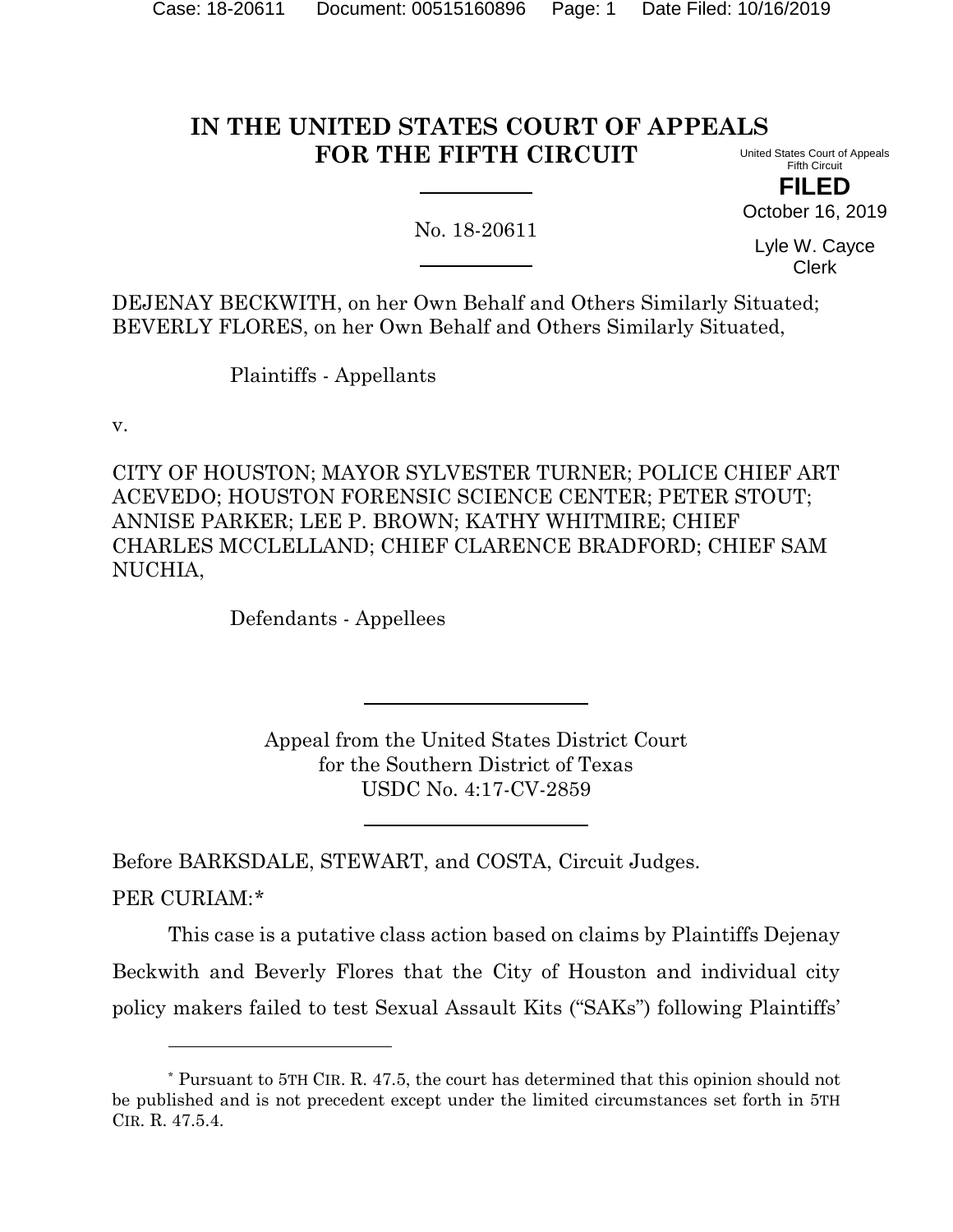sexual assaults by non-party perpetrators. Plaintiffs filed suit against the following Defendants: the City of Houston, Texas; Dr. Peter Stout, the 2017 appointed CEO of the Houston Forensic Science Center; the former Mayors of the City of Houston, Annise Parker (2010-2016), Bill White (2004-2010), Lee P. Brown (1998-2004), and Bob Lanier (deceased) (1992-1998); and former Police Chiefs of the City of Houston, Charles McClelland (2010-2016), Harold Hurtt (2004-2009), Clarence Bradford (1997-2004), Sam Nuchia (1992-1997), and Lee P. Brown (1982-1990). For the reasons stated herein, we AFFIRM.

#### I. FACTUAL AND PROCEDURAL BACKGROUND

Plaintiffs' second amended complaint contains the following allegations: A. Dejenay Beckwith's Facts

Beckwith was sexually assaulted on April 2, 2011. She immediately notified the Houston Police Department ("HPD") and went to Memorial Hermann Southwest Hospital where the hospital staff collected a SAK. An HPD police officer then transported Beckwith's SAK to HPD for testing. HPD did not contact her again until 2015, when HPD told her that it had a suspect in her sexual assault case. She phoned HPD several months later to talk about the sexual assault but HPD did not call back.

HPD next contacted her in 2016 to tell her the suspect's name. Later that year, the Harris County District Attorney's Office notified her that her SAK had been tested and matched with HPD's suspect, David Lee Cooper ("Cooper"). Cooper had a long history of sexually assaulting women, including a minor child, dating back to 1991. Cooper's DNA had been included in the Combined DNA Index System, a DNA database system that matches DNA profiles of offenders to that of victims, since 1991. Cooper's previous sexual assault cases bear a similar fact pattern to Beckwith's assault. This contact with HPD in late 2016 was the first time she learned that Defendants delayed in testing her SAK. Had the City of Houston entered any of Cooper's victims'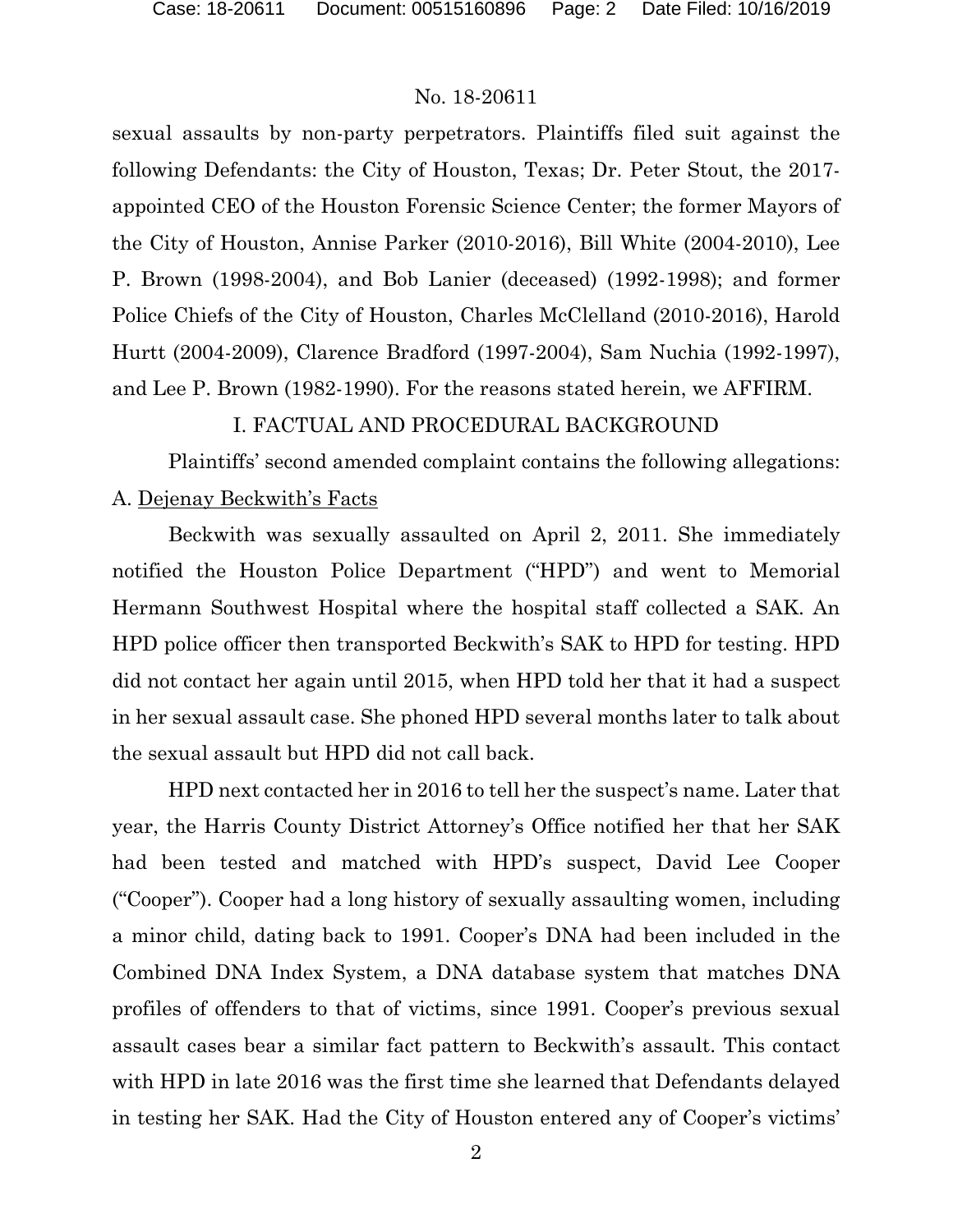genetic evidence from the untested SAKs, Cooper would have been stopped before he had a chance to sexually assault Beckwith. HPD had her identifying information and should have informed her that her SAK had gone untested for many years.

## B. Beverly Flores' Facts

On September 20, 2011, Flores was raped by a home intruder. Flores contacted HPD after the perpetrator fled. She insisted that charges be filed against the perpetrator and "a SAKS was done," although she does not provide the name of the facility that administered her SAK. Two weeks after the sexual assault, an HPD detective visited Flores and told her that her SAK would be processed within three months.

Flores' perpetrator, Domeka Donta Turner ("Turner"), had committed a prior sexual assault on September 9, 2011. In August 2014, a routine DNA database run showed that there was a match between Flores' SAK and Turner. Had Houston run the results of her test on the DNA database sooner, Turner would have been apprehended earlier and "Flores would not have spent several years worried and concerned about the threat to herself and her children."

The City of Houston never notified Flores prior to 2017 that her SAK had been delayed in testing or that any other Houston rape victim had their SAKs delayed in testing. HPD had her identifying information and could have easily contacted her about the delay in testing. "The City of Houston, Mayor Annise Parker and her chiefs of police were aware of previous 'failure-to-test-rape-kit' lawsuits throughout the United States and this was a conscious decision by Mayor Parker and the City of Houston, to prevent rape victims from finding out the facts so that they would not make claims and sue the City of Houston and its employees and elected officials."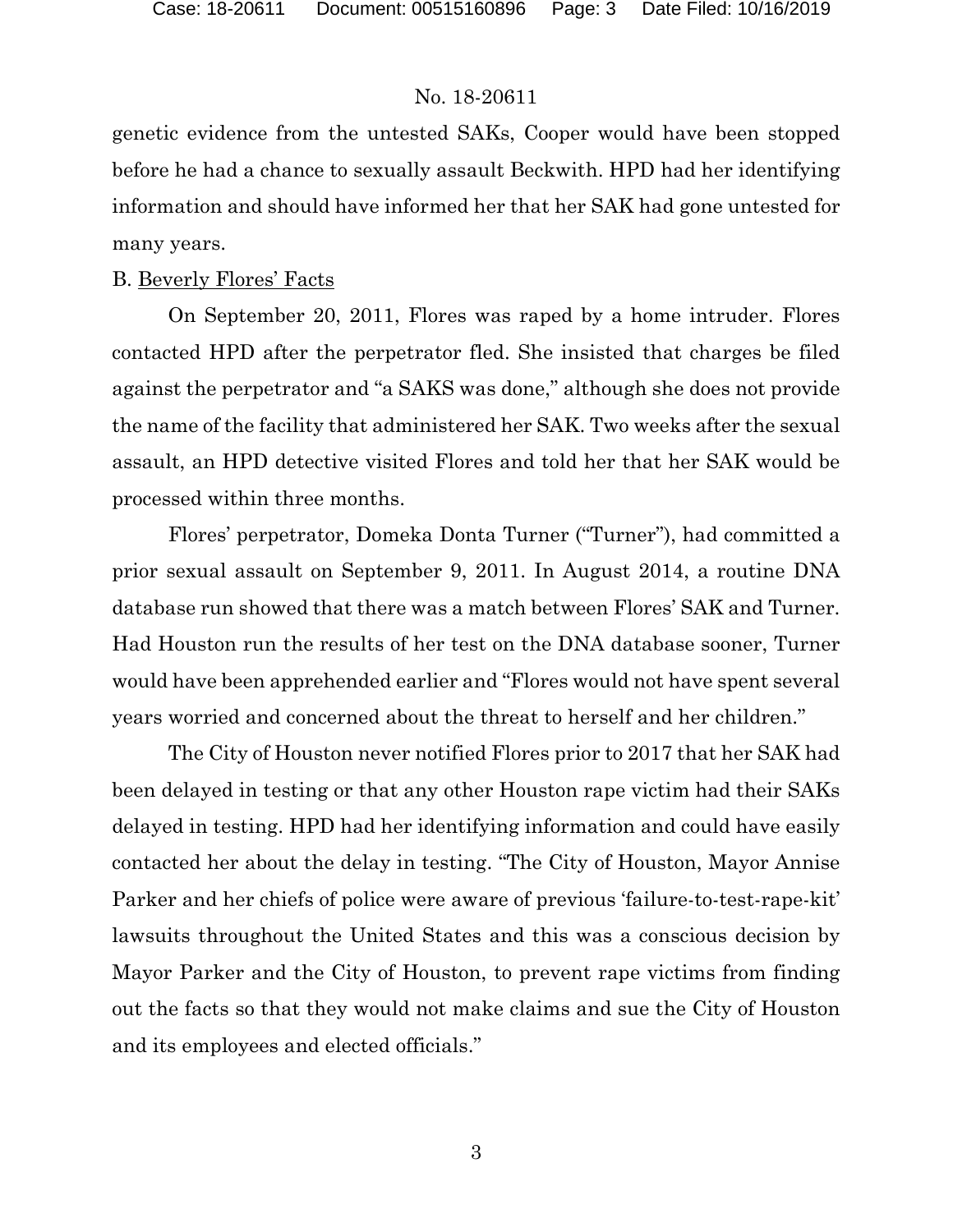### C. Additional Facts

Prior to April 2014, HPD routed sexual assault reports to two units: an adult investigative unit for victims 17 years of age and older, and a juvenile investigative unit for victims under 17. According to Plaintiffs, both units adopted a practice of submitting all SAKs for testing. In 2010, HPD determined that it held approximately 4,220 SAKs in cold storage that had not been tested by a crime lab. As a result, the City of Houston organized the Houston Forensic Science Center. In 2013, the City of Houston devoted \$2.2 million to test all untested rape kits, but the Houston Forensic Science Center, the City of Houston, and the individually named Defendants decided to test only a fraction of the SAKs. Plaintiffs allege that Defendants, with deliberate indifference, maintained a policy, practice and/or custom for the past 30 years of not submitting SAKs for testing, not reviewing test results, and failing to preserve evidence. Plaintiffs add that this policy has a discriminatory purpose and adverse impact on females.

#### D. Procedural History

On September 24, 2017, Beckwith filed her original putative class action complaint against Defendants. On December 20, 2017, Beckwith filed her first amended complaint, adding Flores as an additional named plaintiff. In their second amended complaint, Plaintiffs sued all defendants in their individual and official capacities under 42 U.S.C. § 1983 for alleged violations of the Due Process and Equal Protection Clauses. They further asserted alleged violations of substantive due process, the Fourth Amendment, the Fifth Amendment "Takings" Clause, and negligence claims under state law. They also brought claims for conspiracy to interfere with their civil rights under 42 U.S.C. § 1985 and for negligently failing to prevent civil rights violations under 42 U.S.C.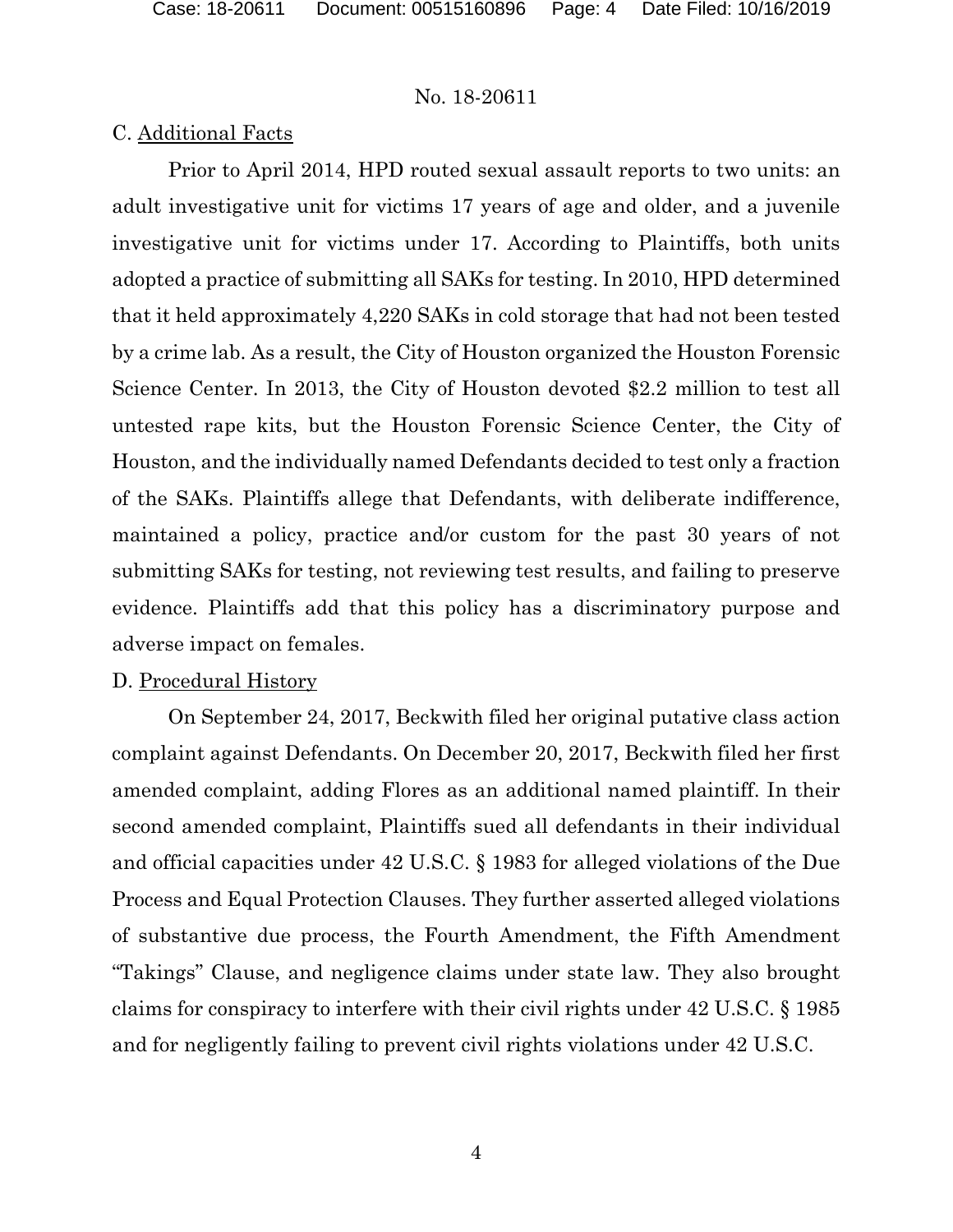§ 1986. Plaintiffs seek "damages for violation of civil rights under color of law, injunctive relief requiring Defendants to change the methods used to investigate sexual assault and for the award of attorney fees and cost[s]."

Defendants filed an amended motion to dismiss Plaintiffs' second amended complaint under Federal Rules of Civil Procedure 12(b)(1) and 12(b)(6), or, in the alternative, a motion for summary judgment. The district court granted Defendants' Rule 12(b)(1) motion to dismiss Plaintiffs' claims under § 1983 for alleged violations of the Due Process and Equal Protection clauses and Plaintiffs' state law negligence claims. The district court also granted Defendants' Rule 12(b)(6) motion to dismiss Plaintiffs' remaining claims asserting 42 U.S.C. §§ 1985 and 1986 claims along with alleged violations of substantive due process, the Fourth Amendment, and the Fifth Amendment "Takings" Clause. This appeal ensued.

#### II. STANDARD OF REVIEW

We review de novo the district court's grant of a motion to dismiss under Rule 12(b)(6) for failure to state a claim. *See Copeland v. Wasserstein*, 278 F.3d 472, 477 (5th Cir. 2002). To survive a Rule 12(b)(6) motion, plaintiffs must plead "enough facts to state a claim to relief that is plausible on its face." *Bell Atlantic Corp. v. Twombly*, 550 U.S. 544, 570 (2007). That is, they must "'raise a right to relief above the speculative level.'" *Nationwide Bi-Weekly Admin., Inc. v. Belo Corp.*, 512 F.3d 137, 140 (5th Cir. 2007) (quoting *Twombly*, 550 U.S. at 570).

#### III. DISCUSSION

# A. Motion to Dismiss 42 U.S.C. §§ 1983, 1985, and 1986 Claims and Negligence Claims

Plaintiffs assert that the district court erred by dismissing their claims under § 1983 and negligence claims under state law pursuant to Rule 12(b)(1)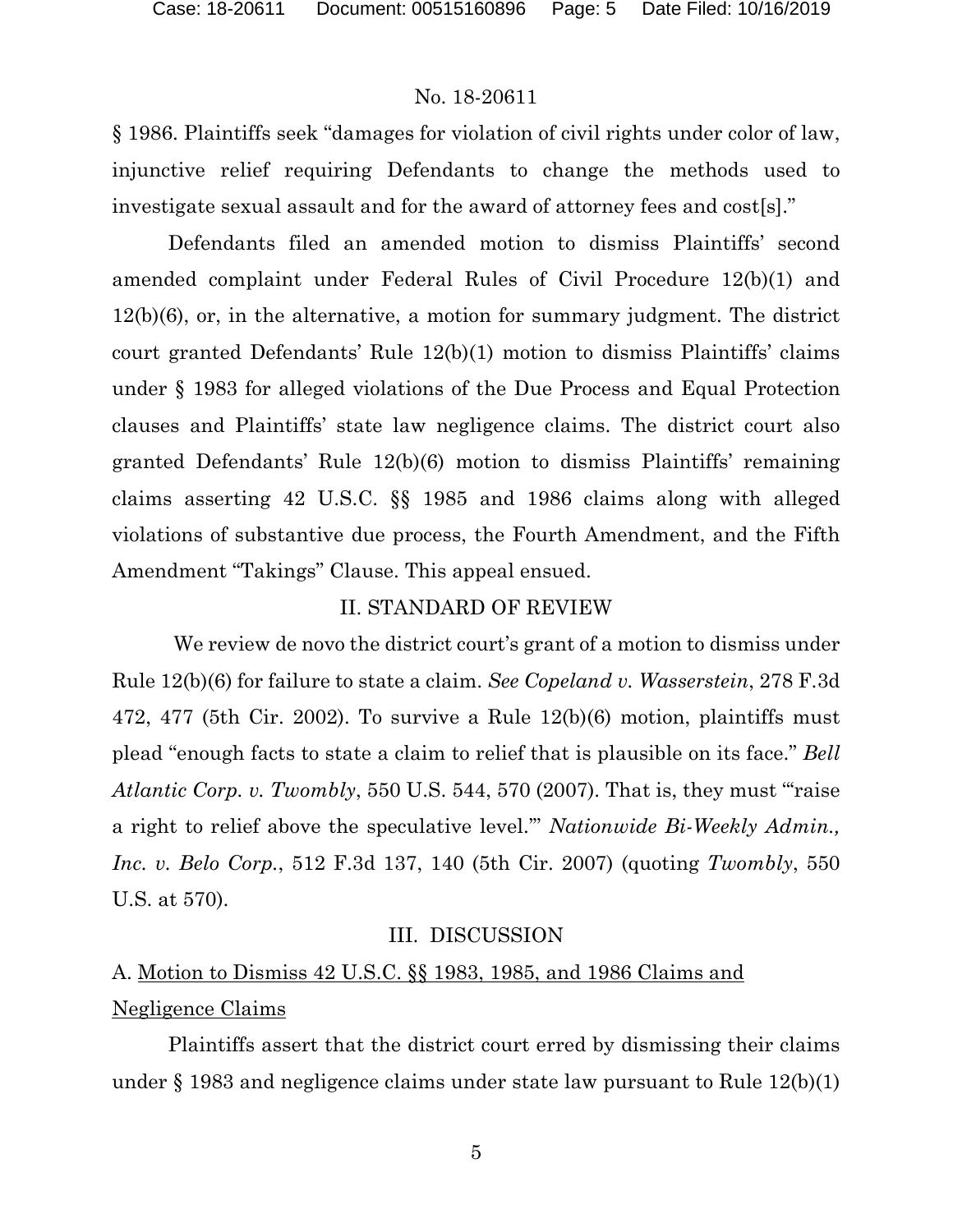$\overline{a}$ 

#### No. 18-20611

as barred by the statute of limitations.[1](#page-5-0) However, because a 12(b)(1) motion based on timeliness invokes Rule 12(b)(6), we evaluate this motion under the more appropriate 12(b)(6) standard. *See Watts v. Graves*, 720 F.2d 1416, 1422– 23 (5th Cir. 1983) (per curiam) ("The statute of limitations [in a § 1983 action] may serve as a proper ground for dismissal under Federal Rule of Civil Procedure 12(b)(6) . . . ."); *see also Jones v. Alcoa, Inc.*, 339 F.3d 359, 366 (5th Cir. 2003) ("A statute of limitations may support dismissal under Rule 12(b)(6) . . . ."); *Songbyrd, Inc. v. Bearsville Records, Inc.*, 104 F.3d 773, 775 n.3 (5th Cir. 1997) (stating that the affirmative defense of limitations may properly be asserted in a Rule 12(b)(6) motion); *Triplett v. Heckler*, 767 F.2d 210, 211–12 (5th Cir. 1985) (stating that the defendant's 12(b)(1) motion to dismiss based on timeliness invoked Rule 12(b)(6), not Rule 12(b)(1)); *Carcamo-Lopez v. Does 1 through 20*, No. EP–09–CV–371–KC, 2011 WL 318148, at \*2 (W.D. Tex. Jan. 29, 2011) (treating defendant's 12(b)(1) motion to dismiss civil rights claims as a 12(b)(6) motion instead of denying the motion).

1. Applicability of Texas' 2-Year Statute of Limitations

Plaintiffs advance four theories for why the limitations period should not apply to them: (1) a more specific, five-year limitations period applies; (2) the limitations period was tolled for fraudulent concealment; (3) the limitations period was tolled under the discovery rule; and (4) the limitations period was tolled because Defendants' conduct constituted a continuing tort. We address each argument in turn.

First, Plaintiffs argue that the court should apply the five-year limitations period for personal injury claims arising from sexual assault to both

<span id="page-5-0"></span><sup>&</sup>lt;sup>1</sup> Plaintiffs also assert that the district court's summary judgment ruling based on the statute of limitations was premature because the court should have first permitted full discovery on the merits. However, the district court made clear that its ruling on limitations was based on Defendants' Rule 12(b) motions, not summary judgment.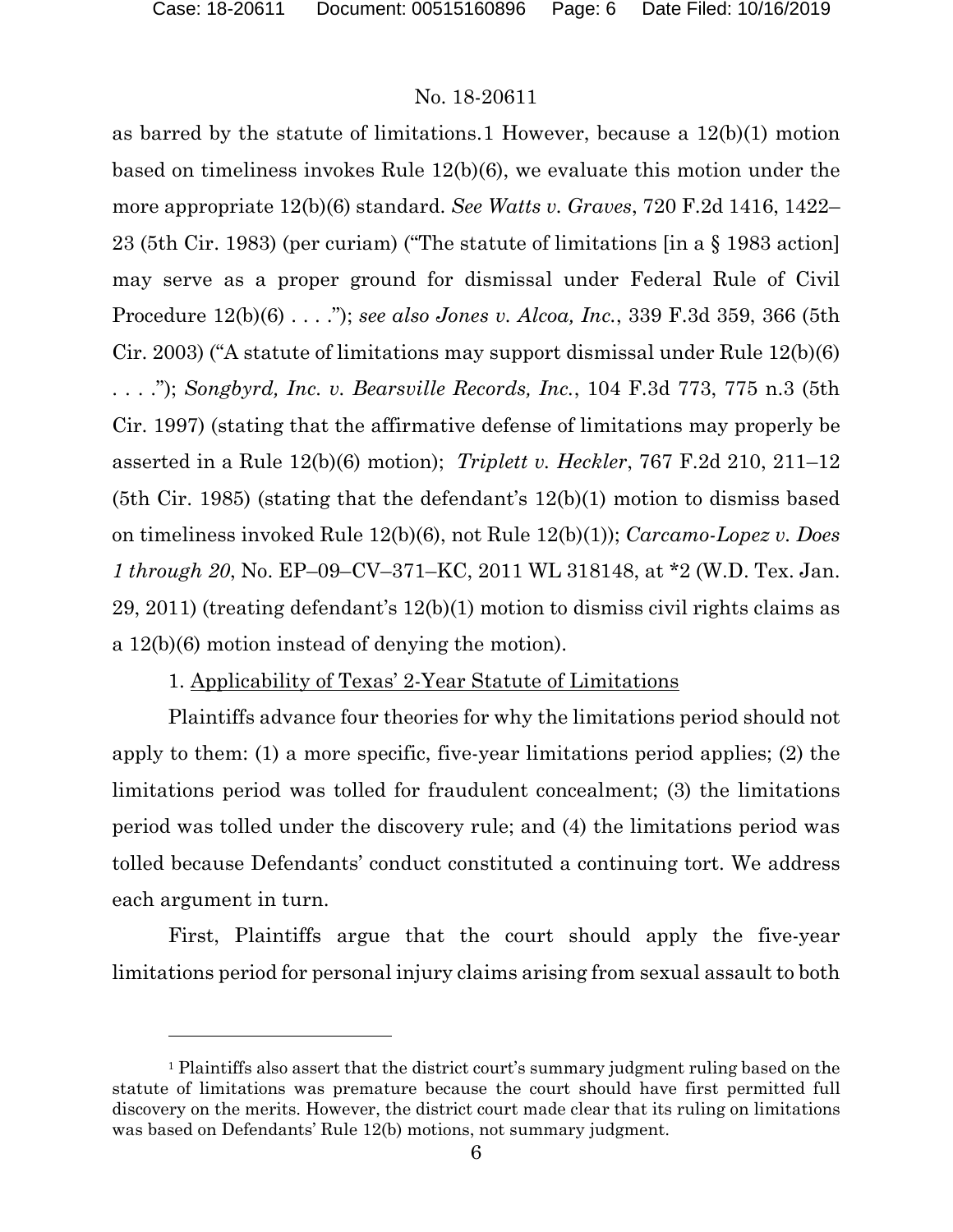their § 1983 and state law claims. *See* TEX. CIV. PRAC. & REM. CODE § 16.0045(b). But Texas' general personal injury limitations period is two years. TEX. CIV. PRAC. & REM. CODE § 16.003(a); *see also Burrell v. Newsome*, 883 F.2d 416, 418 (5th Cir. 1989). And federal courts use the forum state's general personal injury limitations period to govern claims under § 1983. *Owens v. Okure*, 488 U.S. 235, 240–41 (1989); *King-White v. Humble Indep. Sch. Dist.*, 803 F.3d 754, 759 (5th Cir. 2015); *Moore v. McDonald*, 30 F.3d 616, 620 (5th Cir. 1994).

In *Owens*, the Supreme Court held that "where state law provides multiple statutes of limitations for personal injury actions, courts considering § 1983 claims should borrow the general or residual statute for personal injury actions." 488 U.S. at 249–50. In *King-White*, we cited *Owens* and rejected essentially the same argument Plaintiffs make here: that the court should apply § 16.0045 to their claims under § 1983 against a school district for claims stemming from sexual assault by a teacher. 803 F.3d at 761 ("[T]o eliminate the 'confusion and inconsistency' that had grown from this 'practice of seeking state-law analogies for particular § 1983 claims,' . . . the [Supreme] Court determined that all § 1983 claims should be subject to 'a simple, broad characterization' as personal injury actions for limitations purposes.").

Further, § 16.0045 has not been extended to civil rights cases or beyond claims against perpetrators of sexual assaults or those who may be directly or vicariously liable for their actions. Plaintiffs have not alleged that Defendants hired or exercised any control over their perpetrators. *Cf*. *Doe v. Catholic Soc. of Religious & Literary Educ.*, Civ. A. H-09-1059, 2010 WL 345926, at \*16 (S.D. Tex. Jan. 22, 2010) (applying five-year limitations period where parishioner brought an action against a diocese and church for alleged negligence in allowing one of its priests to sexually assault the parishioner when she was a minor); *Stephanie M. v. Coptic Orthodox Patriarchate Diocese*, 362 S.W.3d 656,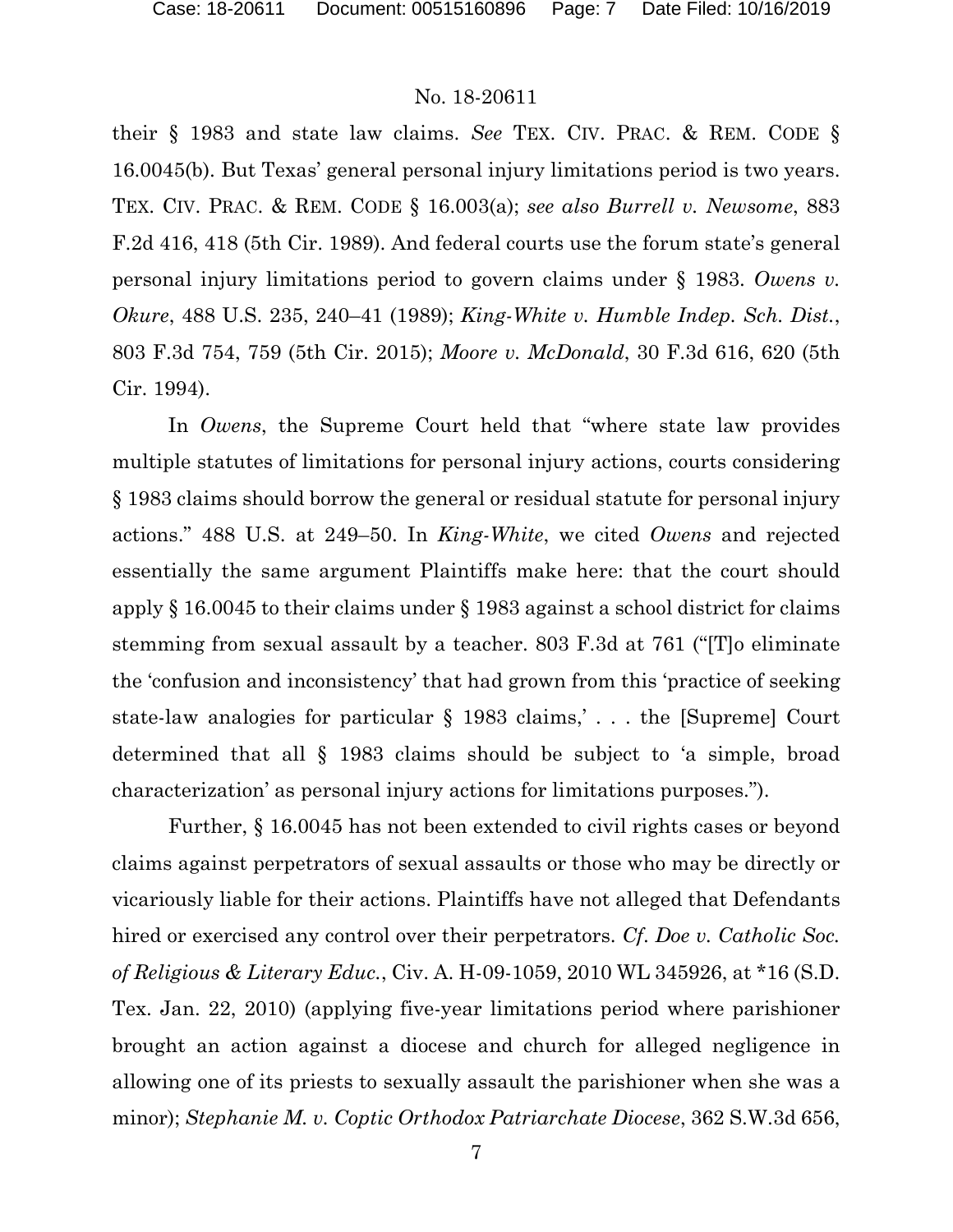660 (Tex. App.—Houston [14th Dist.] 2011, pet. denied) (applying five-year statute against defendants whose negligence proximately caused the sexual assault). As such, Plaintiffs' claims under § 1983, like their state law negligence claims, are governed by a two-year statute of limitations.

Second, Plaintiffs argue that fraudulent concealment tolls the statute of limitations. "When a federal cause of action borrows a state statute of limitations, 'coordinate tolling rules' are usually borrowed as well." *King-White*, 803 F.3d at 764 (citation omitted). In Texas, tolling of the statute of limitations may occur where a defendant is "under a duty to make disclosure but fraudulently conceals the existence of a cause of action from the party to whom it belongs." *Borderlon v. Peck*, 661 S.W.2d 907, 908 (Tex. 1983). "Fraudulent concealment will not, however, bar limitations when the plaintiff discovers the wrong or could have discovered it through the exercise of reasonable diligence." *Kerlin v. Sauceda*, 263 S.W.3d 920, 925 (Tex. 2008).

Plaintiffs contend that Defendants fraudulently concealed the delay in testing of Plaintiffs' SAKs. On February 13, 2013, the Houston Mayor's Office published a press release detailing the backlog in SAK testing at HPD and the steps that the City of Houston was taking to clear up the backlog. In December 2013, HPD launched a hotline for sexual assault victims to obtain more information about their cases. HPD advertised the hotline through billboards, television, and bilingual pamphlets distributed throughout the city. The backlogged testing of SAKs was public information that Defendants were not hiding. Moreover, had Plaintiffs investigated the status of their SAKs, they would have learned that their SAKs had remained untested. Rather than proactively contact HPD, Plaintiffs waited for HPD to contact them and made no further inquiry even when the circumstances would have led a reasonable person to inquire further. Accordingly, we hold that the doctrine of fraudulent concealment does not apply here.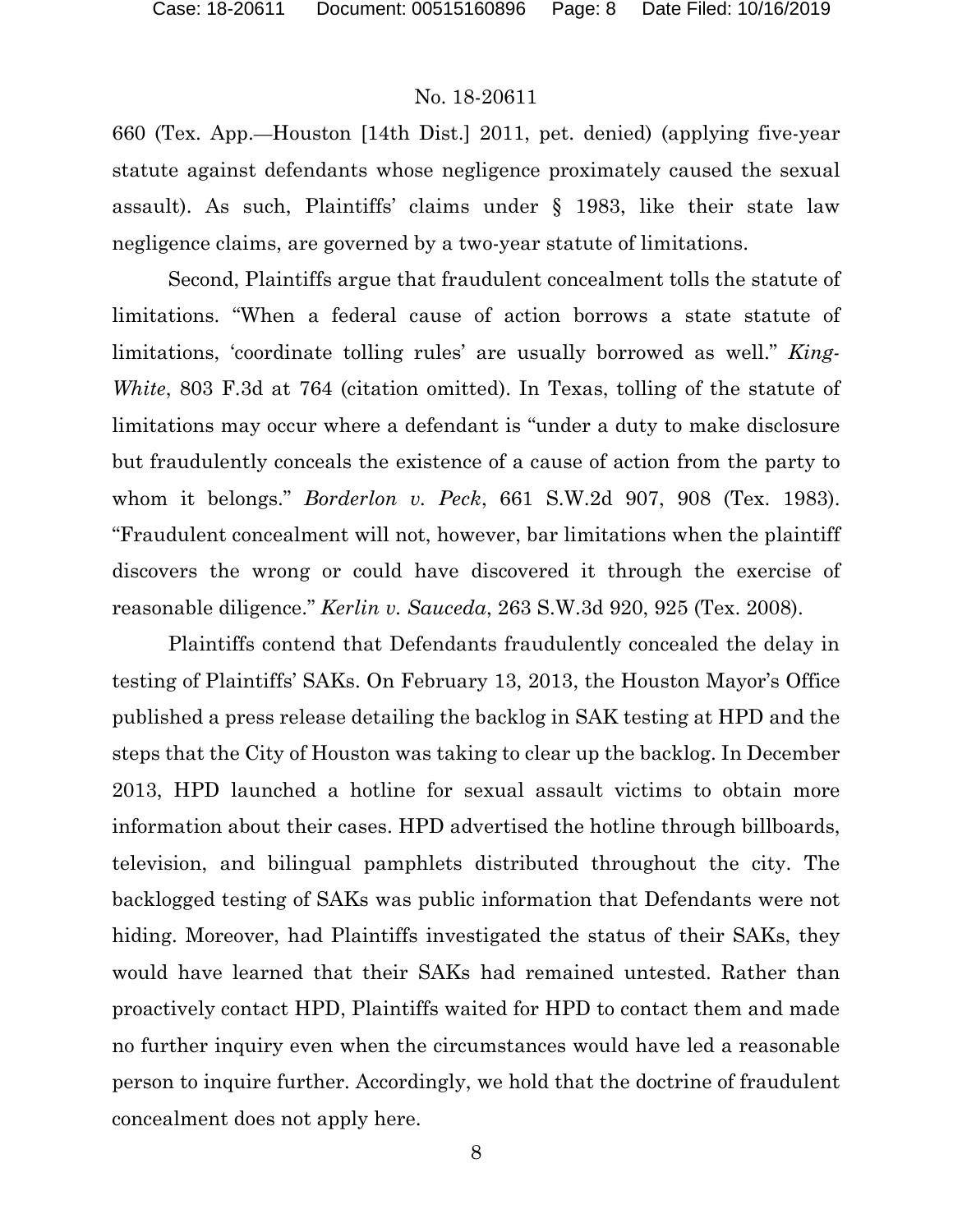Third, Plaintiffs argue that the limitations period was tolled under Texas' discovery rule. The discovery rule applies if the "nature of the injury incurred is inherently undiscoverable and the evidence of injury is objectively verifiable." *King-White*, 803 F.3d at 764 (quoting *Childs v. Haussecker*, 974 S.W.2d 31, 36–37 (Tex. 1998)). But a plaintiff seeking to employ the discovery rule must use diligence to investigate the facts establishing the elements of her cause of action. *Willis v. Maverick*, 760 S.W.2d 642, 644 (Tex. 1988). For the reasons discussed above, we agree with the district court that Plaintiffs did not exercise diligence in their cases. Therefore, we hold that the discovery rule does not apply here to toll the statute of limitations.

Finally, Plaintiffs argue that the statute of limitations should be tolled because Defendants' conduct constitutes a continuing tort. "In a continuingtort case, the wrongful conduct continues to effect additional injury to the plaintiff until that conduct stops." *Gen. Universal Sys. Inc. v. HAL, Inc.*, 500 F.3d 444, 451 (5th Cir. 2007) (quoting *Upjohn Co. v. Freeman*, 885 S.W.2d 538, 542 (Tex. App.—Dallas 1994, writ denied)). "For continuing torts, 'the cause of action is not complete and does not accrue until the tortious acts have ceased.'" *Id.* (quoting *Twyman v. Twyman*, 790 S.W.2d 819, 821 (Tex. App.—Austin 1990), *rev'd on other grounds*, 855 S.W.2d 619 (Tex. 1993)). Plaintiffs have not alleged that Defendants are continually committing a tort against them, nor could they—Defendants tested Plaintiffs' SAKs by 2014. Instead, Plaintiffs rely on Defendants' continual failure to timely test SAKs for other putative class members. However, this argument fails where Plaintiffs can only show one instance of allegedly wrongful conduct that was not repeated against them and that occurred outside the limitations period.

Based on the foregoing, we hold that the two-year statute of limitations bars Plaintiffs' state law negligence claims and their claims under § 1983.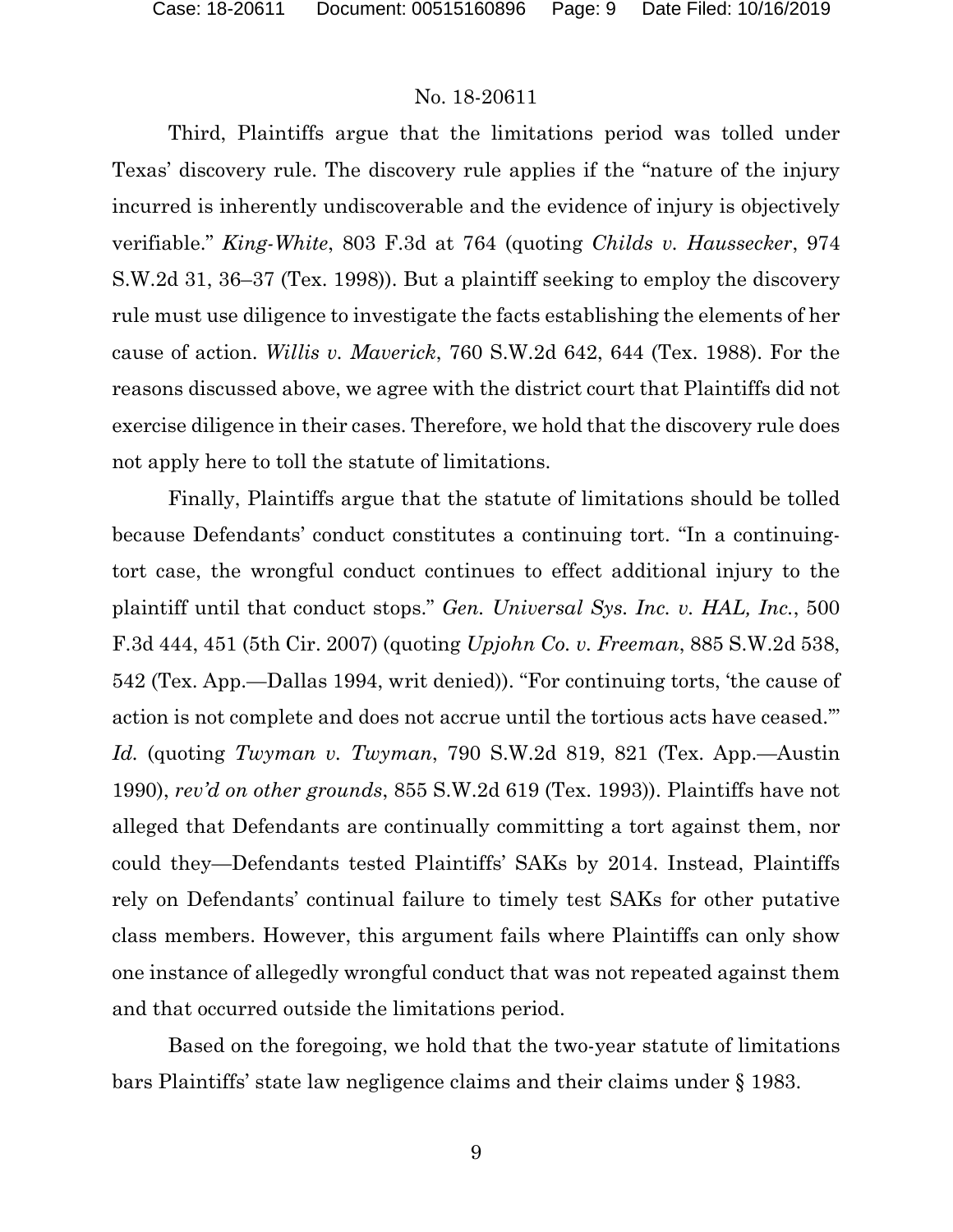## 2. Accrual of Claims Under 42 U.S.C. § 1983 and Negligence Claims

Plaintiffs also contest the accrual date of their § 1983 and negligence claims. Accrual of a § 1983 claim is governed by federal law. "'Under federal law, the [limitations] period begins to run the moment the plaintiff becomes aware that [s]he has suffered an injury or has sufficient information to know that [s]he has been injured.'" *Walker v. Epps*, 550 F.3d 407, 414 (5th Cir. 2008) (quoting *Russell v. Bd. of Trs. of the Firemen*, 968 F.2d 489, 493 (5th Cir. 1992)). Awareness is found via two elements: "(1) The existence of the injury; and (2) causation, that is, the connection between the injury and the defendant's actions." *Piotrowski v. City of Hous.*, 51 F.3d 512, 516 (5th Cir. 1995).

Plaintiffs claim that their claims under § 1983 accrued on "the date each Plaintiff was notified that her kit had not been previously tested, which for both Beckwith/Flores was in late 2016." Plaintiffs assert that Defendants were required to notify Plaintiffs of the delayed testing of their SAKs. But "[a] plaintiff who has learned of facts which would cause a reasonable person to inquire further must proceed with a reasonable and diligent investigation, [sic] and is charged with the knowledge of all facts such an investigation would have disclosed." *Jensen v. Snellings*, 841 F.2d 600, 607 (5th Cir. 1988).

Flores alleges that two weeks after her assault in September 2011, Defendants told her that her SAK would be processed in three months' time. As the district court noted,

[e]ven assuming that the relevant injury was Defendants' delay in the testing of her SAK, rather than her sexual assault, Flores' § 1983 claims would have accrued after three months had passed and her SAK remained untested. A reasonable person in Flores' position would have followed up with Defendants regarding the testing of her SAK after three months had passed.

*Beckwith v. City of Hous.*, No. 4:17-CV-02859, 2018 WL 4298345, at \*7 (S.D. Tex. July 31, 2018).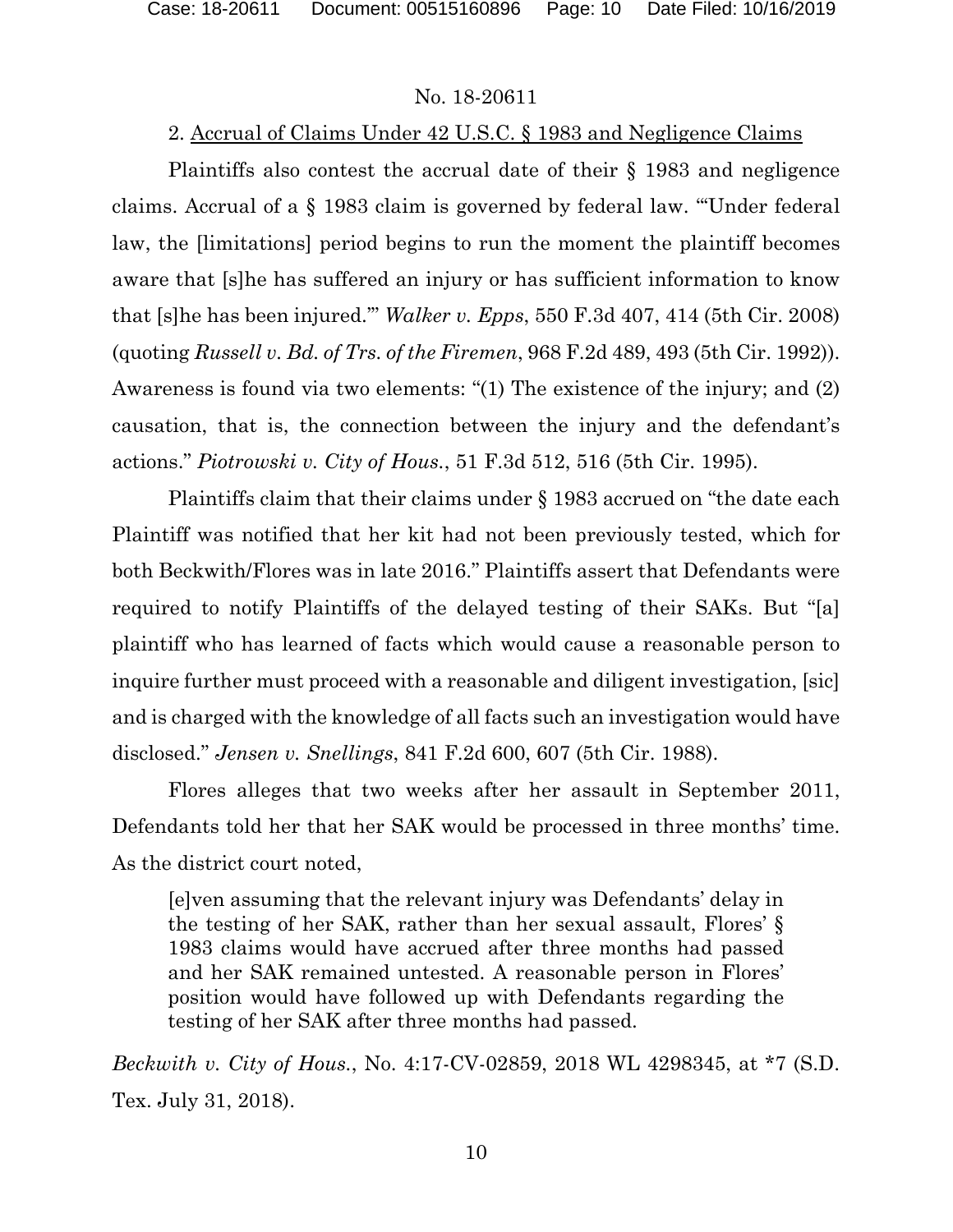Beckwith does not allege that Defendants gave her a timeline for her SAK's testing. However, after Defendants administered her SAK in April 2011, she did nothing for years. As the district court noted, "even after HPD contacted her [in 2015 to notify her that it found a suspect, she] did not follow up until she unsuccessfully phoned HPD several months later and HPD did not return her call." *Id.* Accordingly, Plaintiffs had facts by the end of 2011 to support a § 1983 claim that Defendants had delayed testing of their SAKs, but they did not act on those facts within the two-year statute of limitations.

As to Plaintiffs' state law claim, accrual of a personal injury cause of action under Texas law generally "occurs on the date 'the plaintiff first becomes entitled to sue the defendant based upon a legal wrong attributed to the latter', even if the plaintiff is unaware of the injury." *Vaught v. Showa Denko K.K.*, 107 F.3d 1137, 1140 (5th Cir. 1997) (quoting *Zidell v. Bird*, 692 S.W.2d 550, 554 (Tex. App.—Austin 1985, no writ); *see also S.V. v. R.V.*, 933 S.W.2d 1, 4 (Tex. 1996) ("As a rule, we have held that a cause of action accrues when a wrongful act causes some legal injury, even if the fact of injury is not discovered until later, and even if all resulting damages have not yet occurred.").

Plaintiffs' second amended complaint alleges that Defendants should have tested Plaintiffs' SAKs within 30 days of collection. *See* TEX. GOV'T CODE § 420.042(a) ("A law enforcement agency that receives evidence of a sexual assault or other sex offense . . . shall submit that evidence to a public accredited crime laboratory for analysis not later than the 30th day after the date on which that evidence was received."). Beckwith's SAK was collected on April 2, 2011. Flores' SAK was collected on or about September 20, 2011. Therefore, Beckwith's claim would have accrued in May 2011 and Flores' in October 2011, regardless of when Defendants notified them of the delay in testing. Because Plaintiffs brought their state law causes of action approximately six years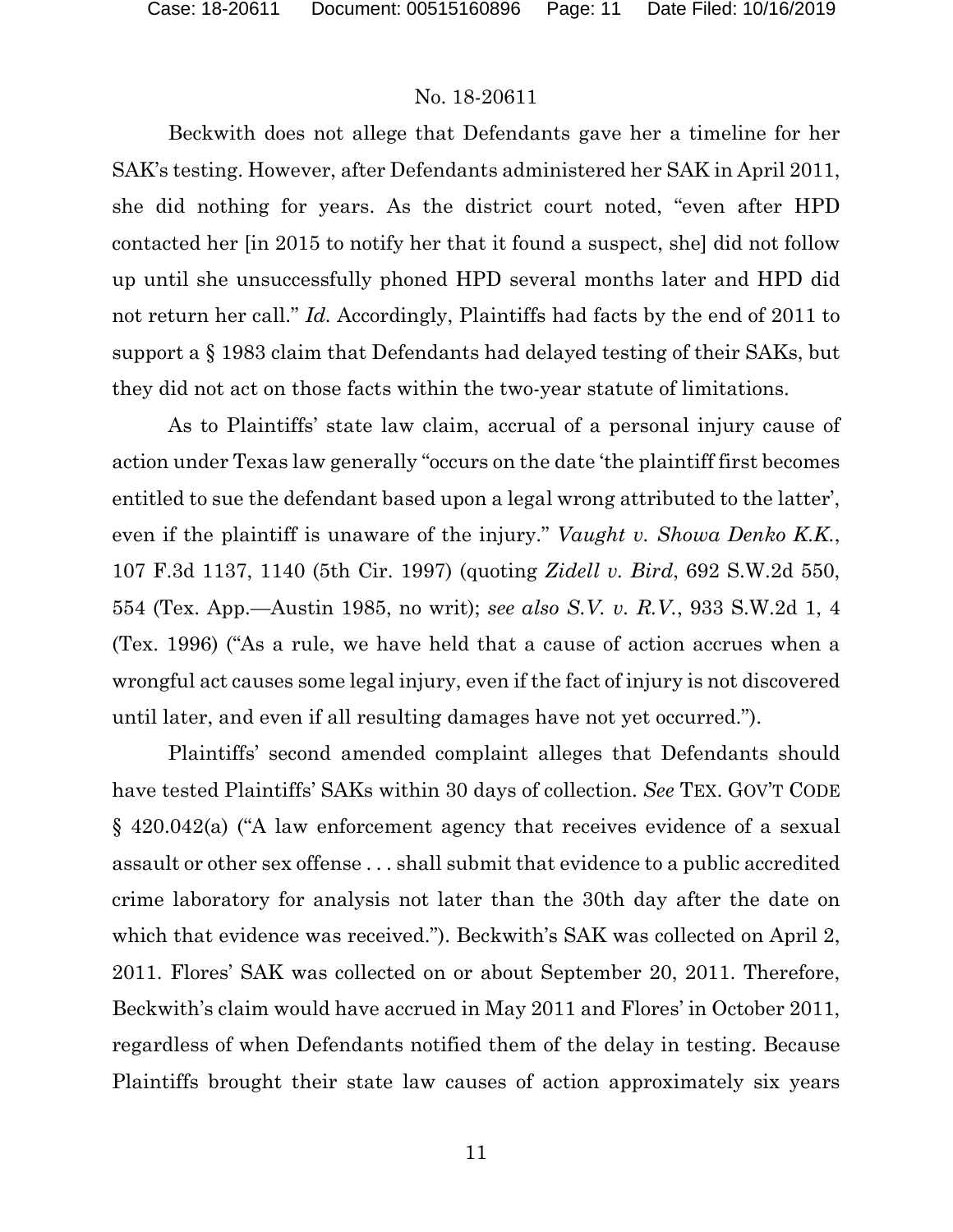later, on September 24, 2017, the two-year statute of limitations bars Plaintiffs' state law causes of action.

## 3. Plaintiffs' Claims Under 42 U.S.C. §§ 1985, 1986

Plaintiffs also claim that Defendants conspired to interfere with Plaintiffs' civil rights in violation of 42 U.S.C. § 1985 and negligently failed to prevent a known conspiracy to interfere with Plaintiffs' civil rights in violation of § 1986. "Because there is no federal statute of limitations for actions brought pursuant to 42 U.S.C. §§ 1983 and 1985, federal courts borrow the forum state's general personal injury limitations period." *Balawajder v. Carpenter*, 1993 WL 152087, at \*1 (5th Cir. 1993) (per curiam) (citing *Helton v. Clements*, 832 F.2d 332, 334 (5th Cir. 1987)). In a § 1985 claim, "the actionable civil injury to a plaintiff results from the overt acts of the defendants, not from the mere continuation of a conspiracy." *Helton*, 832 F.2d at 335. Thus, "any cause of action against the defendants accrued as soon as [the plaintiffs] knew or should have known of the overt acts involved in the alleged conspiracy." *Id*. For the reasons already stated regarding Plaintiffs' claims under § 1983, Plaintiffs' claims brought under § 1985 are also dismissed.

A § 1986 cause of action is dependent on a claimant's successful pleading of a § 1985 claim first. *See Hamilton v. Chaffin*, 506 F.2d 904, 914 (5th Cir. 1975) ("Because of th[e] failure to state a claim cognizable under Section 1985(3), appellant may not recover under the interrelated, dependent cause of action under Section 1986 . . . for neglecting to prevent a known conspiracy under Section 1985"); *see generally McVea v. Swan*, No. SA:14–CV–73–DAE, 2014 WL 4471529, at \*5 (W.D. Tex. Sept. 10, 2014) ("As stated in the statute itself, in order to establish a violation of § 1986, a plaintiff must first establish a violation of § 1985."). Claims under § 1986 are governed by a statute of limitations of one year. *See Balawajder*, 1993 WL 152087, at \*3 (5th Cir. 1993) (per curiam) ("Unlike §§ 1983 and 1985, § 1986 has its own statute of